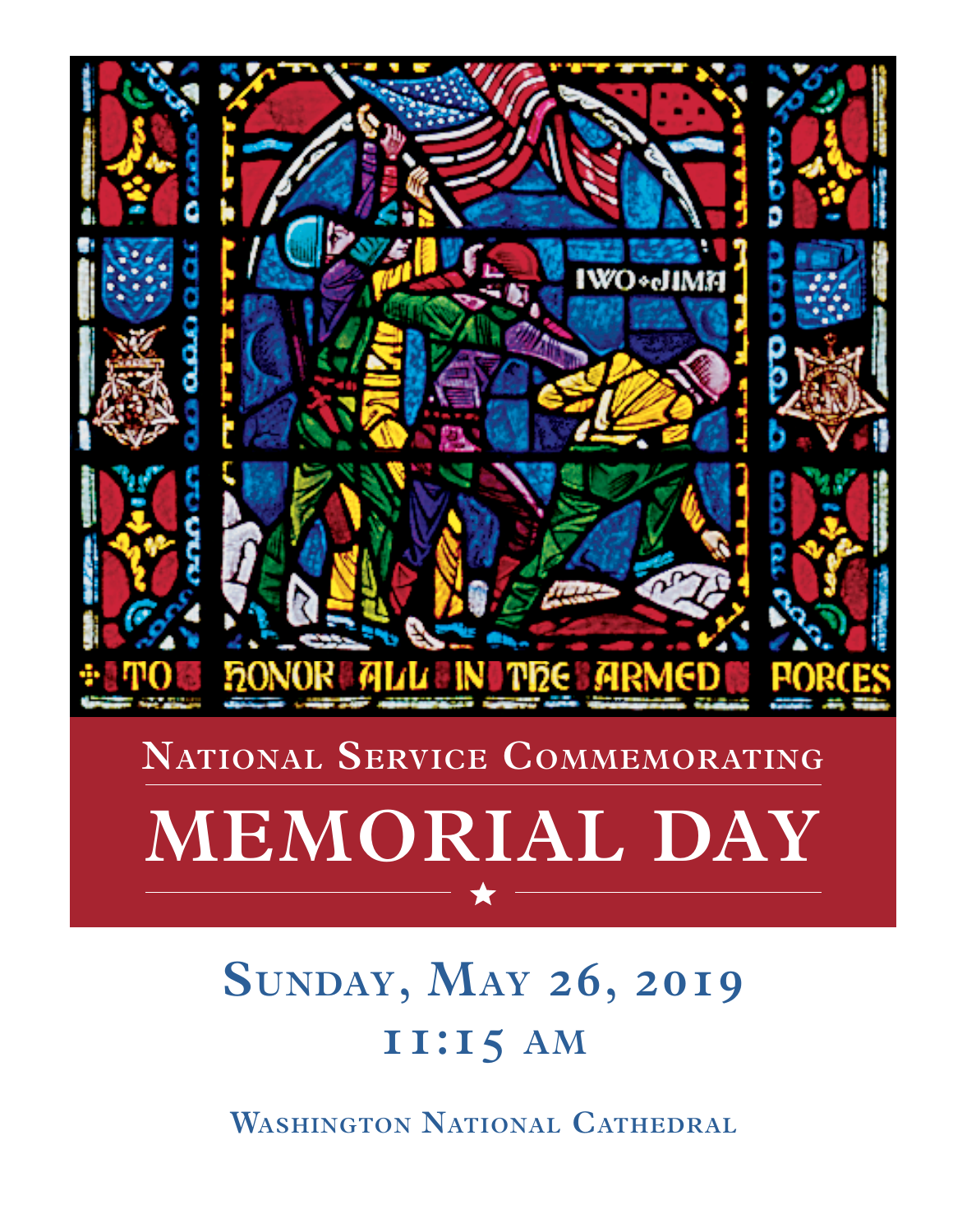#### about the observance of memorial day

Although the exact origins of Memorial Day are disputed, the first observance<br>of Memorial Day is thought to have taken place in April 1865, when a group of of Memorial Day is thought to have taken place in April 1865, when a group of former slaves gathered at a Charleston, South Carolina, horse track turned Confederate prison where more than 250 Union soldiers had died. The bodies of soldiers buried in a mass grave were reinterred in individual graves on the site. On May 1, 1865, some 10,000 black Charleston residents, white missionaries, teachers, schoolchildren, and Union troops marched around the Planters' Race Course, singing and carrying armfuls of roses.

In 1868, Commander in Chief John A. Logan of the Grand Army of the Republic an organization of former soldiers and sailors—issued what was called General Order Number 11, designating May 30 as a memorial day. He declared it to be "for the purpose of strewing with flowers or otherwise decorating the graves of comrades who died in defense of their country during the late rebellion, and whose bodies now lie in almost every city, village, and hamlet churchyard in the land." The first national celebration of Memorial Day (originally Decoration Day) took place May 30, 1868, at Arlington National Cemetery. The national observance of Memorial Day still takes place there today, with the placing of a wreath on the Tomb of the Unknown Soldier and the decoration of each grave with a small American flag.

On May 11, 1950, Congress issued a joint resolution requesting that the president proclaim a *Prayer for Peace* on each Memorial Day. In 1971, Congress declared Memorial Day a federal holiday to be held on the last Monday of every May. On this Memorial Day weekend, we remember the fallen, and honor all who have served our country, as we unite in prayer for permanent peace in the world.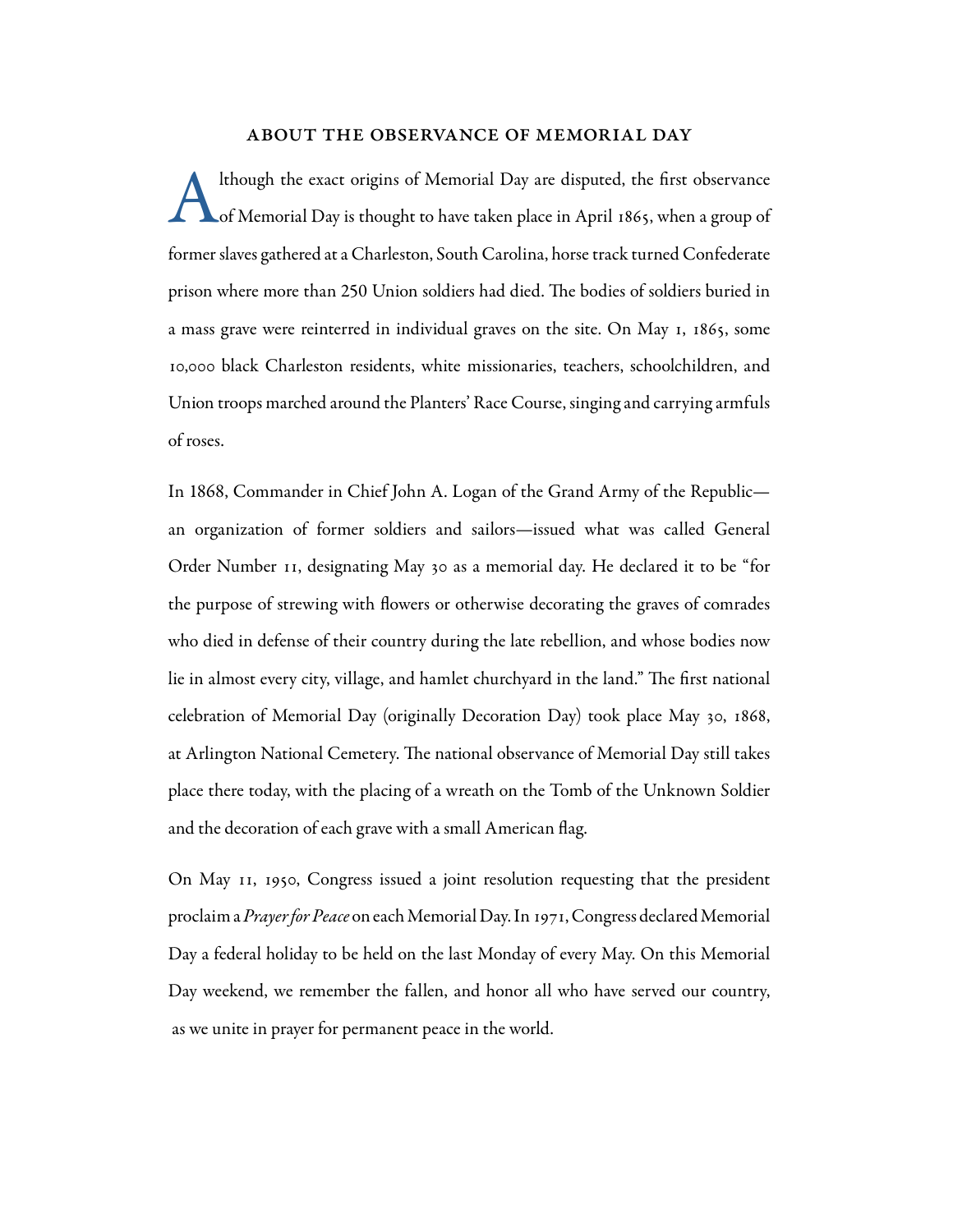## $National Service \textbf{Commemorating}$ Memorial Day **MEMORIAL DAY**

## *The people's responses are in* bold. **su** bold.

#### carillon prelude

#### organ prelude

*Finlandia*, Op. 26 Jean Sibelius (1865-1957) *Nimrod* from *Enigma Variations*, Op. 36 No. 9 Edward Elgar (1857-1934)

#### **INTROIT**

Amazing grace! How sweet the sound that saved a wretch like me! I once was lost, but now am found, was blind, but now I see. 'Twas grace that taught my heart to fear, and grace my fears relieved. How precious did that grace appear the hour I first believed! The Lord has promised good to me; his word my hope secures. He will my shield and portion be as long as life endures. Through many dangers, toils, and snares, I have already come. 'Tis grace has brought me safe thus far, and grace will lead me home.

(*John Newton, 1725-1807*)

*The people stand as able at the introduction to the hymn.* 

hymn at the procession • 718

*God of our fathers National Hymn*

*God of our fathers National Hymn*; arr. Edward M. Nassor (b. 1957) *My Shepherd will supply my need Resignation*;arr. E. M. Nassor *Abide with me: fast falls the eventide Eventide*;arr. Leen 't Hart (1920-1992) **Washington national Cathedral** *Almighty Father, strong to save Melita*;arr. Sally Slade Warner (1932-2009) *O beautiful for spacious skies Materna*;arr. Milford Myhre (b. 1931) **11:15 aM**

words of welcome The Very Reverend Randolph Marshall Hollerith

*Amazing grace! New Britain;* arr. Michael McCarthy (b. 1966)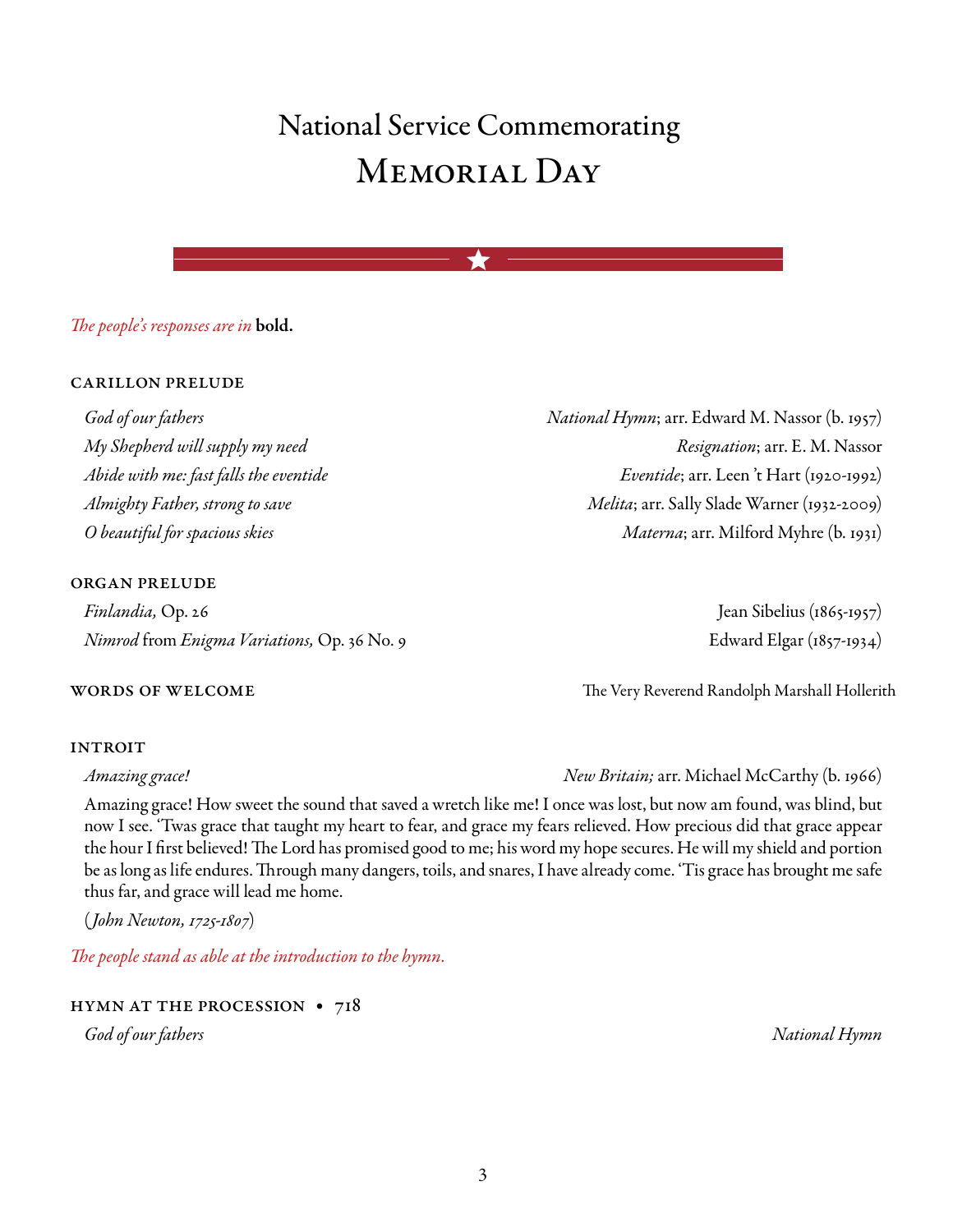#### opening acclamation

| Officiant               | Let the peoples praise you, O God;        |
|-------------------------|-------------------------------------------|
| People                  | let all the peoples praise you.           |
| Officiant               | Let the nations be glad and sing for joy, |
| People                  | for you rule the world with justice.      |
| Officiant               | With fairness you rule the peoples,       |
| People                  | and guide all the nations upon earth.     |
| <i><b>Officiant</b></i> | Let the peoples praise you, O God;        |
| People                  | let all the peoples praise you.           |

#### a memorial day proclamation

Since war is the world's most terrible scourge, we should do all in our power to prevent its recurrence.

It was the hope of mankind that with the cessation of hostilities of World War II the way would be open to founding a permanent peace. Instead, that war has left the world in a state of continued unrest. Accordingly, we feel the need of turning in humble suppliance to Almighty God for help and guidance.

In recognition of this need, the Congress has fittingly provided, in a joint resolution which I approved on May 11, 1950, that Memorial Day, which has long been set aside for paying tribute to those who lost their lives in war, shall henceforth be dedicated also as a day for Nation-wide prayer for permanent peace. The Congress has also requested that the President issue a proclamation calling upon the people of the United States to observe Memorial Day in that manner.

Now, therefore, I, Harry S. Truman, President of the United States of America, pursuant to the aforementioned resolution, do hereby proclaim Memorial Day, Tuesday, May 30, 1950, and each succeeding Memorial Day, as a day of prayer for permanent peace. And I designate the hour beginning at eleven o'clock in the morning of that day, Eastern Daylight Saving Time, as a period in which all our people may unite in prayer, each in accordance with his own religious faith, for divine aid in bringing enduring peace to a troubled world.

> *Harry S. Truman* President of the United States May 22, 1950

#### national anthem

*The Star-Spangled Banner Sung by all.* John Stafford Smith (1750-1836)

O say can you see, by the dawn's early light,

What so proudly we hailed at the twilight's last gleaming, Whose broad stripes and bright stars through the perilous fight, O'er the ramparts we watched, were so gallantly streaming? And the rockets' red glare, the bombs bursting in air, Gave proof through the night that our flag was still there. O say does that star-spangled banner yet wave O'er the land of the free and the home of the brave?

*(Francis Scott Key, 1779-1843)*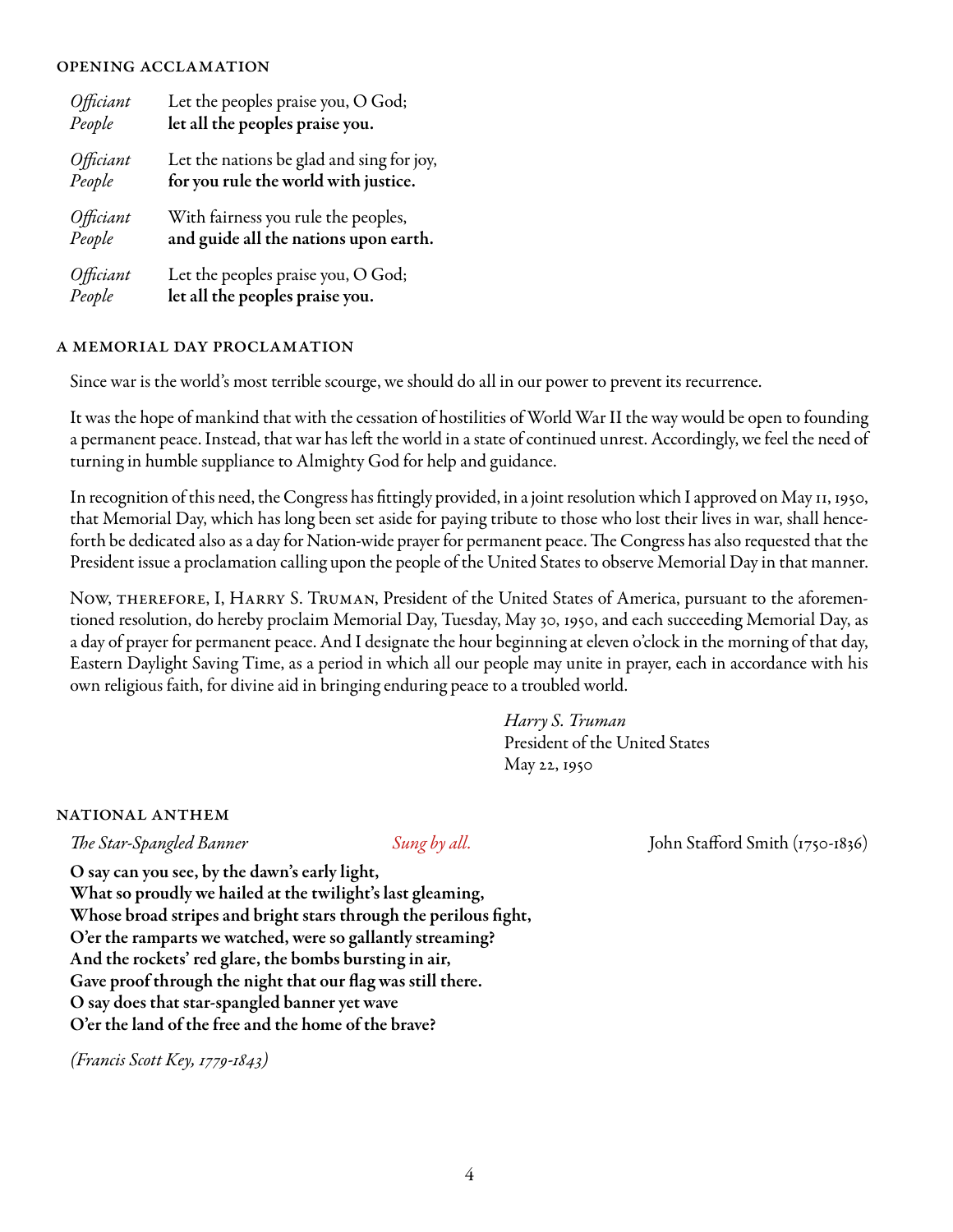#### collect for thanksgiving for heroic service

| Officiant<br>People<br><i>Officiant</i> | The Lord be with you.<br>And also with you.<br>Let us pray.                                                                                                                                                                                                                                                                                                                    |
|-----------------------------------------|--------------------------------------------------------------------------------------------------------------------------------------------------------------------------------------------------------------------------------------------------------------------------------------------------------------------------------------------------------------------------------|
|                                         | O Judge of the nations, we remember before you with grateful hearts the men and women of our country<br>who in the day of decision ventured much for the liberties we now enjoy. Grant that we may not rest<br>until all the people of this land share in the benefits of true freedom and gladly accept its disciplines.<br>This we ask in the name of Jesus Christ our Lord. |
| People                                  | Amen.                                                                                                                                                                                                                                                                                                                                                                          |

*The people are seated.*

### **READING** Wisdom 3:1-5, 9

But the souls of the righteous are in the hand of God, and no torment will ever touch them. In the eyes of the foolish they seemed to have died, and their departure was thought to be a disaster, and their going from us to be their destruction; but they are at peace. For though in the sight of others they were punished, their hope is full of immortality. Having been disciplined a little, they will receive great good, because God tested them and found them worthy of himself. Those who trust in him will understand truth, and the faithful will abide with him in love, because grace and mercy are upon his holy ones, and he watches over his elect.

#### **CANTICLE**

*Prayer of Saint Francis* **Rene Clausen** (b. 1953)

Lord, make me an instrument of your peace. Where there is hatred, let me bring love. Where there is injury, help me to pardon. Where there is doubt, let me bring faith. Where there is despair, let me bring hope. Where there is darkness, let me bring light. Where there is sorrow, let me bring joy. O Lord, master divine, grant that I not so much seek to be consoled, as to console, to be understood as to understand, to be loved as to love. For it is in giving that we receive, and in pardoning that we are pardoned. For in dying we are born to eternal life.

*(Attributed to Saint Francis, 1182-1226)*

### **READING** John 15:9-13

Jesus said to his disciples, "As the Father has loved me, so I have loved you; abide in my love. If you keep my commandments, you will abide in my love, just as I have kept my Father's commandments and abide in his love. I have said these things to you so that my joy may be in you, and that your joy may be complete. This is my commandment, that you love one another as I have loved you. No one has greater love than this, to lay down one's life for one's friends."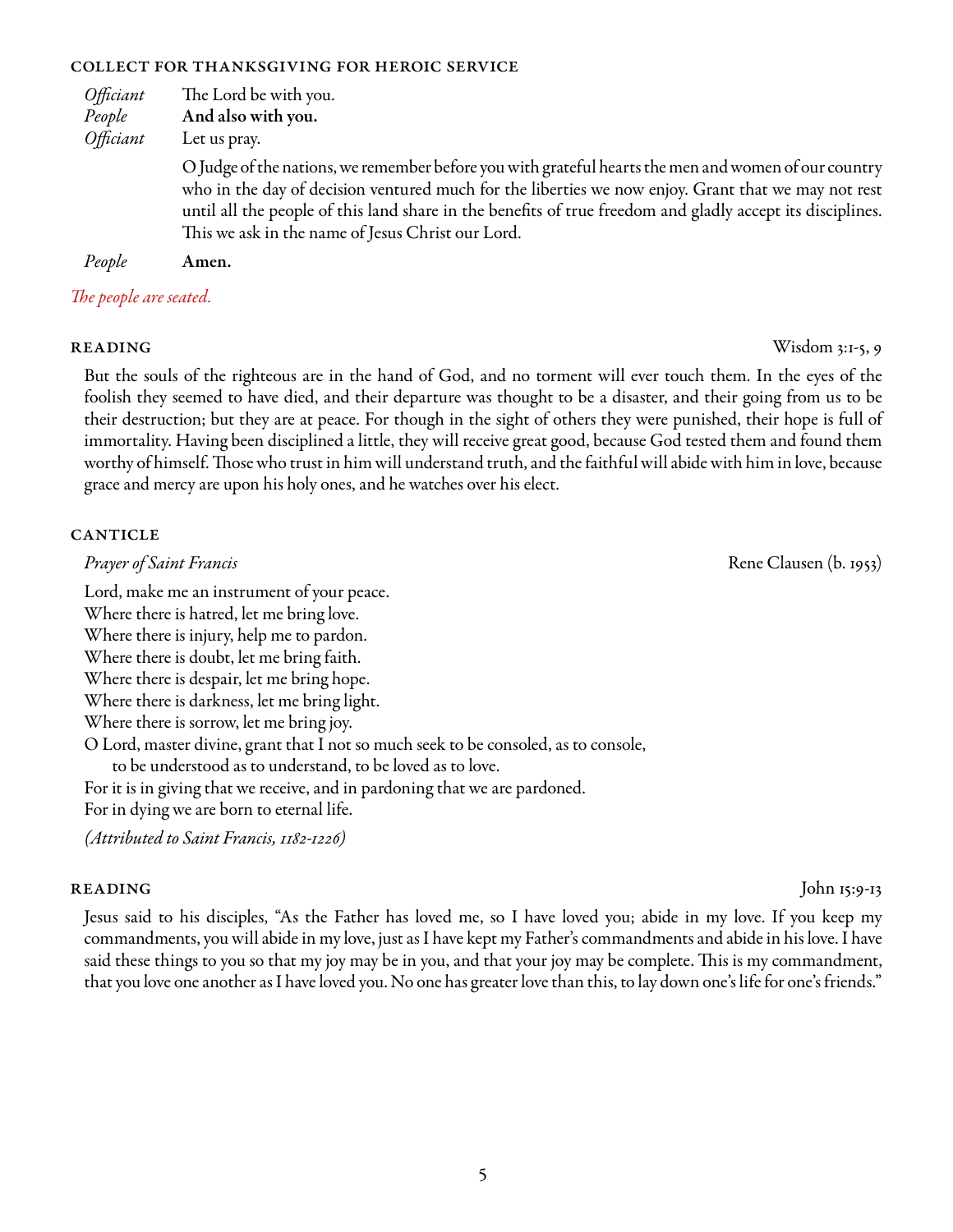#### hymn

*My song is love unknown Love Unknown*



*The people are seated at the invitation of the preacher.*

SERMON The Right Reverend Carl Walter Wright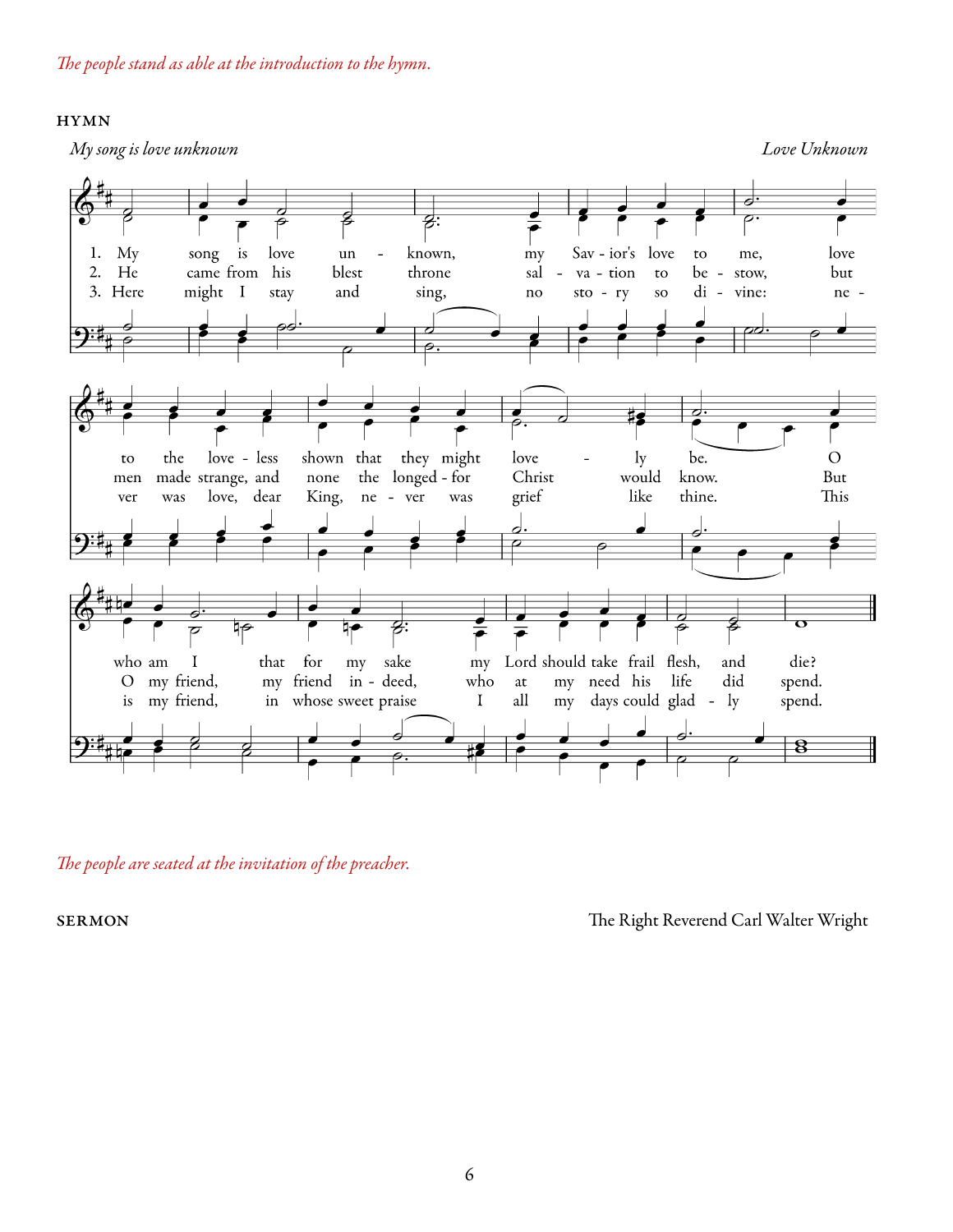#### **ANTHEM**

There is a Balm in Gilead, to make the wounded whole, There is a Balm in Gilead, to heal the sinsick soul.

Sometimes I feel discouraged, And think my work's in vain, But then the Holy Spirit revives my soul again.

If you cannot sing like angels, if you cannot preach like Paul, You can tell the love of Jesus, And say "He died for all."

*(Negro spiritual)*

### *The people stand as able.*

#### prayers for the nation

| Leader           | Almighty God, giver of all good things: we thank you for the natural majesty and beauty of this land.<br>They restore us, though we often destroy them.      |
|------------------|--------------------------------------------------------------------------------------------------------------------------------------------------------------|
| People           | Heal us.                                                                                                                                                     |
| Leader<br>People | We thank you for the great resources of this nation. They make us rich, though we often exploit them.<br>Forgive us.                                         |
| Leader           | We thank you for the men and women who have made this country strong. They are models for us,<br>though we often fall short of them.                         |
| People           | Inspire us.                                                                                                                                                  |
| Leader           | We thank you for the torch of liberty which has been lit in this land. It has drawn people from every<br>nation, though we have often hidden from its light. |
| People           | Enlighten us.                                                                                                                                                |
| Leader           | We thank you for the faith we have inherited in all its rich variety. It sustains our life, though we have<br>been faithless again and again.                |
| People           | Renew us.                                                                                                                                                    |
| Leader           | Help us, O Lord, to finish the good work here begun. Strengthen our efforts to blot out ignorance and<br>prejudice, and to abolish poverty and crime.        |
|                  | And hasten the day when all our people, with many voices in one united chorus, will glorify your holy<br>Name.                                               |
| People           | Amen.                                                                                                                                                        |

*The people are seated.*

#### *There is a Balm in Gilead* (1899-1990) **Negro spiritual;** arr. William Dawson (1899-1990)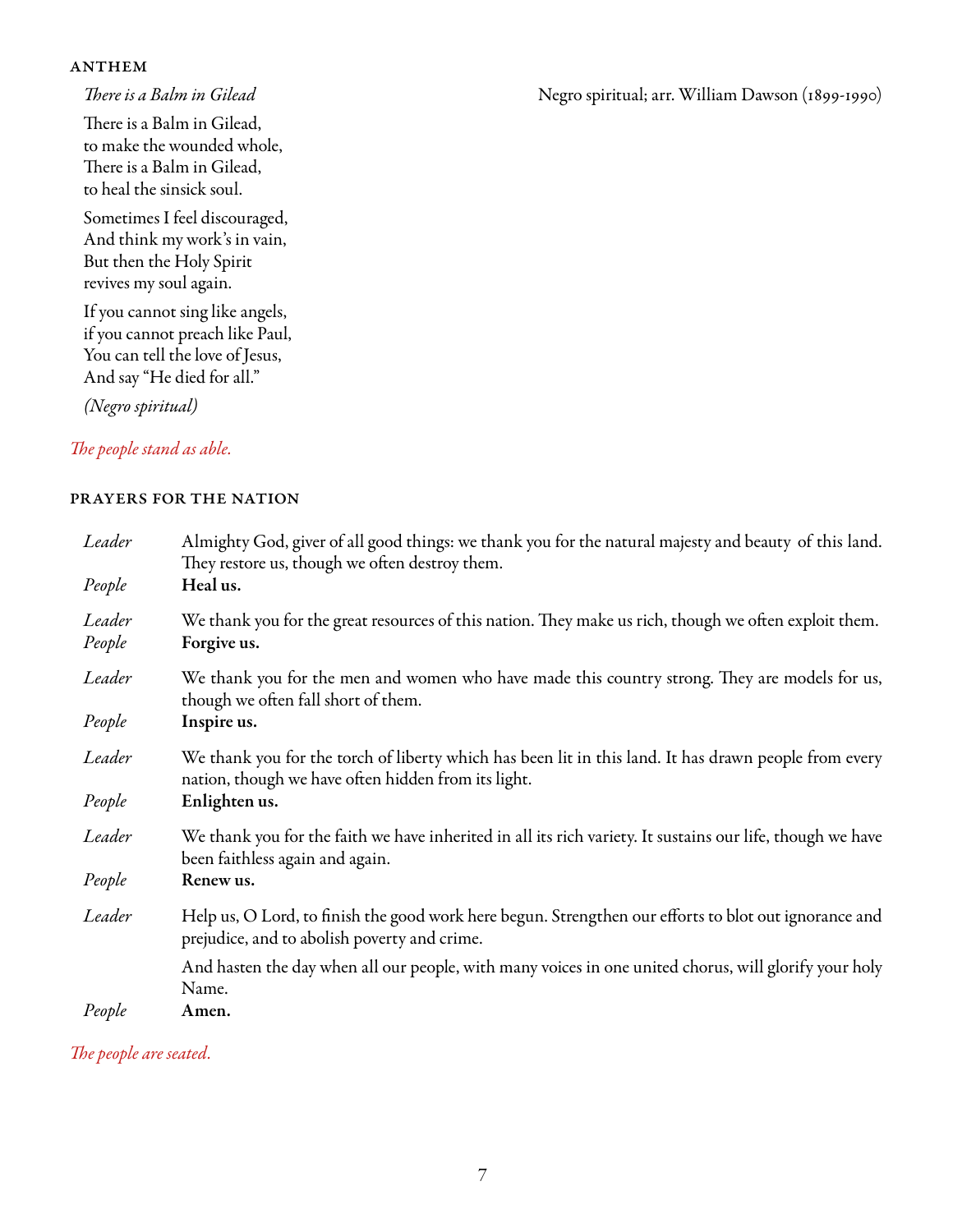#### **OFFERTORY**

#### *An offering is received to support the Cathedral's ministry of sharing God's love with the world.*

#### anthem at the offertory

*O pray for the peace of Jerusalem* Herbert Howells (1892-1983) O pray for the peace of Jerusalem; they shall prosper that love thee. Peace be within thy walls, and plenteousness within thy palaces.

*(Psalm 122:6-7)*

*The people stand as able.*

#### prayer for the armed forces

*Leader* Let us pray.

Lord God of hosts, whose power and authority is from everlasting to everlasting: keep under your protecting care the armed forces of the United States of America and all who serve therein. Grant that they may be a sure defense and a safeguard for the people of the United States, providing security for all who come and go in peaceful and lawful pursuits. Support them wherever duty takes them, on land or sea or in the air, and grant that they may fulfill their high calling as defenders of justice and freedom. In times of peace, keep them from evil; in times of danger, grant them fortitude; and in times of conflict, give them the gift of your presence. May our men and women in the armed forces stand firm as they guard our goodly heritage, that the gifts of freedom and liberty, justice and peace, may be transmitted from one generation to the next.

*People* Amen.

#### remembrance of the fallen

*Silence is observed as the bourdon bell tolls twenty-one times, the highest military honor to those who died defending our freedom and democracy.*

**TAPS** 

#### prayer for memorial day

*Leader* Let us pray. O God, we ask your strength, that we might dedicate ourselves to perfecting your kingdom of peace and justice among nations. Let us give thanks for the many blessings of freedom which we possess, purchased at the cost of many lives and sacrifices. Fill us with courage to fulfill our tasks and in no way break faith with the fallen. We commend these fallen to your mercy and ask that you give them eternal rest. This we ask and pray in your Name.

*People* Amen.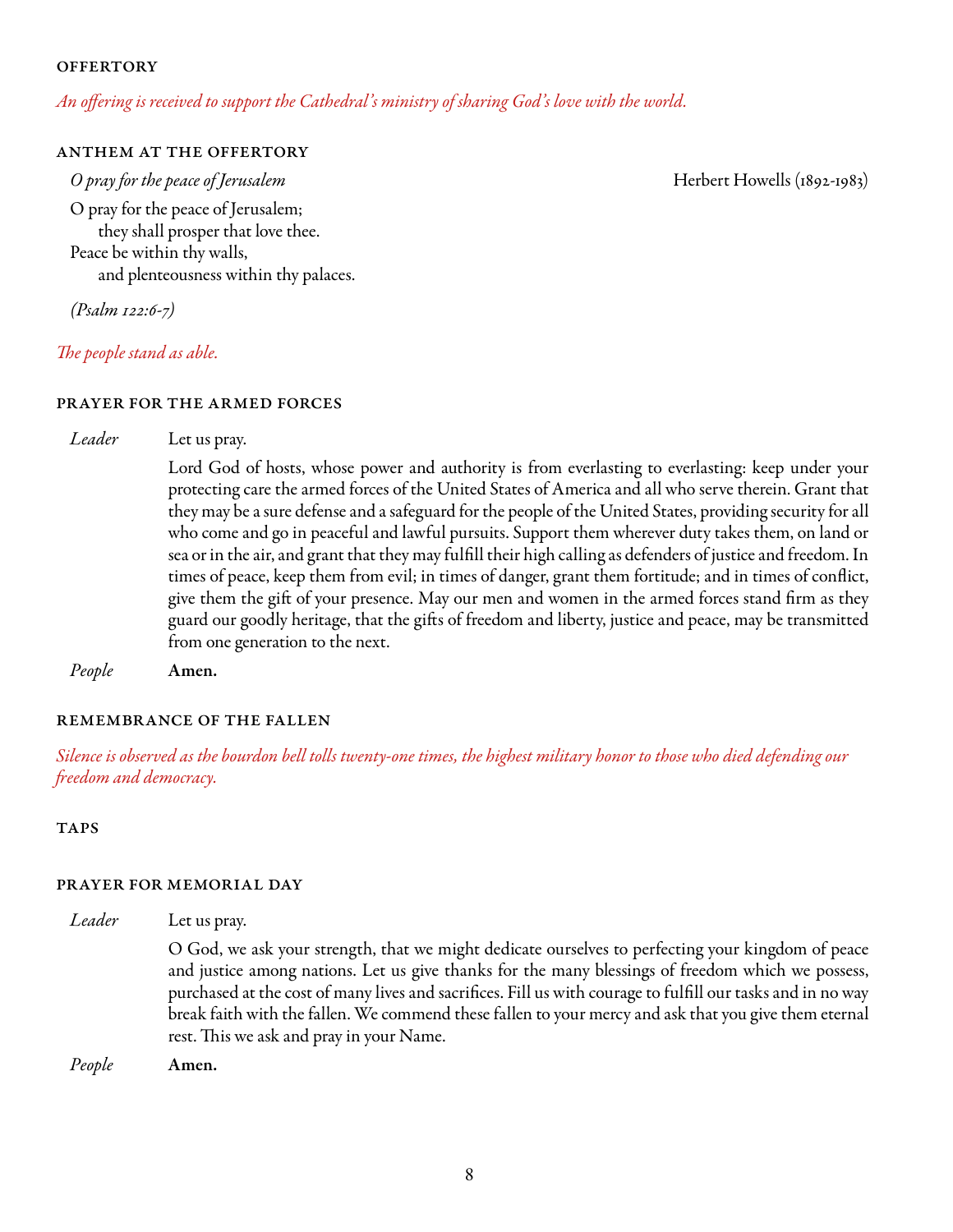#### prayer for those who mourn

*Leader* O God, whose days are without end, and whose mercies cannot be numbered, draw near to all who mourn the loss of those near and dear to them. In the midst of their deep sorrow grant them the comfort of your presence. Give them faith to feel the calm assurance of your mercy and to know the blessing of your peace that passes all understanding. In your most holy Name we pray. *People* Amen.

*The people are seated.*

#### **ANTHEM**

*We shall walk through the valley in peace* arr. Moses Hogan (1957-2003)

We shall walk through the valley in peace. We shall walk through the valley in peace. For Jesus Himself will be our leader. We shall walk through the valley in peace.

We will meet our loved ones there. We will meet our loved ones there.

For Jesus Himself will be our leader. We shall walk through the valley in peace.

There will be no trials there. There will be no trials there.

For Jesus Himself will be our leader. We shall walk through the valley in peace.

*(Negro spiritual)*

### *The people stand as able.*

#### prayers for peace

| Leader | O Great Spirit of our Ancestors, we raise the pipe to you, to your messengers the four winds, and to<br>Mother Earth who provides for your children. Give us the wisdom to teach our children to love, to<br>respect, to be kind to each other so that they may grow with peace in mind. Let us learn to share all the                                                                                                                                                              |
|--------|-------------------------------------------------------------------------------------------------------------------------------------------------------------------------------------------------------------------------------------------------------------------------------------------------------------------------------------------------------------------------------------------------------------------------------------------------------------------------------------|
| People | good things that you provide for us on this Earth. (from the Native American tradition)<br>Amen.                                                                                                                                                                                                                                                                                                                                                                                    |
| Leader | Come, let us go to the mountain of the Lord, that we may walk the paths of the Most High. And we<br>shall beat our swords into ploughshares and our spears into pruning hooks. Nation shall not lift up<br>sword against nation; neither shall they learn war any more. And none shall be afraid, for the mouth of<br>the Lord of Hosts has spoken. (from the Jewish tradition)                                                                                                     |
| People | Amen.                                                                                                                                                                                                                                                                                                                                                                                                                                                                               |
| Leader | Praise be to the Lord of the Universe who has created us and made us into tribes and nations that we<br>may know each other, not that we may despise each other. If the enemy incline towards peace, do thou<br>also incline towards peace, and trust in God, for the Lord is one that hears and knows all things. And<br>the servants of God Most Gracious are those who walk on the Earth in humility, and when we address<br>them, we say, "Peace." (from the Islamic tradition) |
| People | Amen.                                                                                                                                                                                                                                                                                                                                                                                                                                                                               |
| Leader | Almighty God our heavenly Father, guide the nations of the world into the way of justice and truth,<br>and establish among them that peace which is the fruit of righteousness, that they may become the<br>kingdom of our Lord and Savior Jesus Christ. (from the Christian tradition)                                                                                                                                                                                             |
| People | Amen.                                                                                                                                                                                                                                                                                                                                                                                                                                                                               |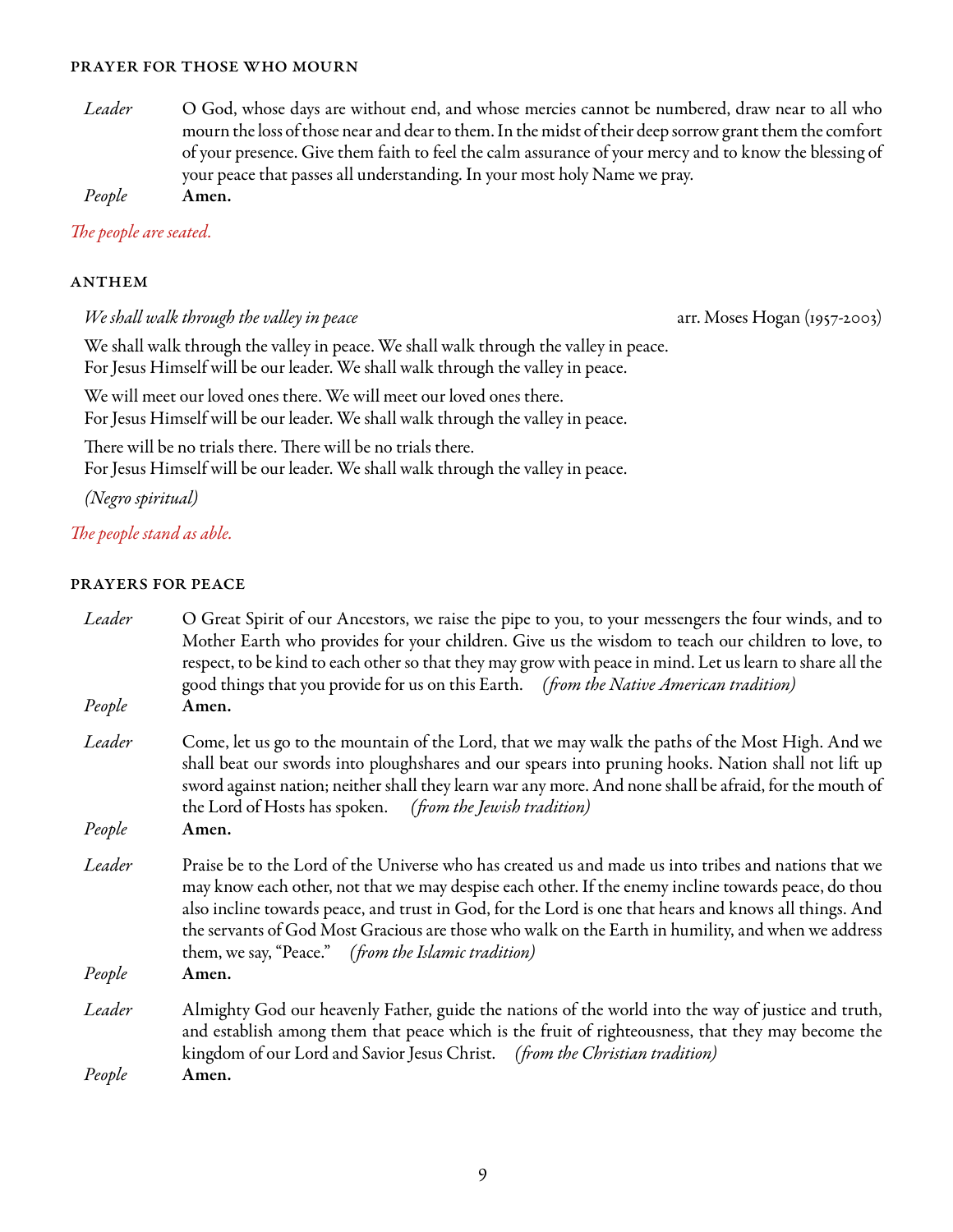#### hymn • 579

*Almighty Father, strong to save Melita*

#### closing prayer

*Officiant* Lord, make us instruments of your peace. Where there is hatred, let us sow love; where there is injury, pardon; where there is discord, union; where there is doubt, faith; where there is despair, hope; where there is darkness, light; where there is sadness, joy. Grant that we may not so much seek to be consoled as to console; to be understood as to understand; to be loved as to love. For it is in giving that we receive; it is in pardoning that we are pardoned; and it is in dying that we are born to eternal life. Amen.

(*Prayer attributed to Saint Francis of Assisi, 1182-1226*)

*People* Amen.

#### blessing

*The bishop blesses the people, and the people respond,* Amen.

#### dismissal

- *Officiant* Go forth into the world in peace; be of good courage; hold fast that which is good; render to no one evil for evil; strengthen the fainthearted; support the weak; help the afflicted; honor everyone; love and serve the Lord.
- *People* Thanks be to God.

#### HYMN AT THE CLOSING • 719

*O beautiful for spacious skies Materna*

*The people remain in their seats until the service participants have departed in procession.* 

#### **POSTLUDE**

*Marche Heroïque* A. Herbert Brewer (1865-1928)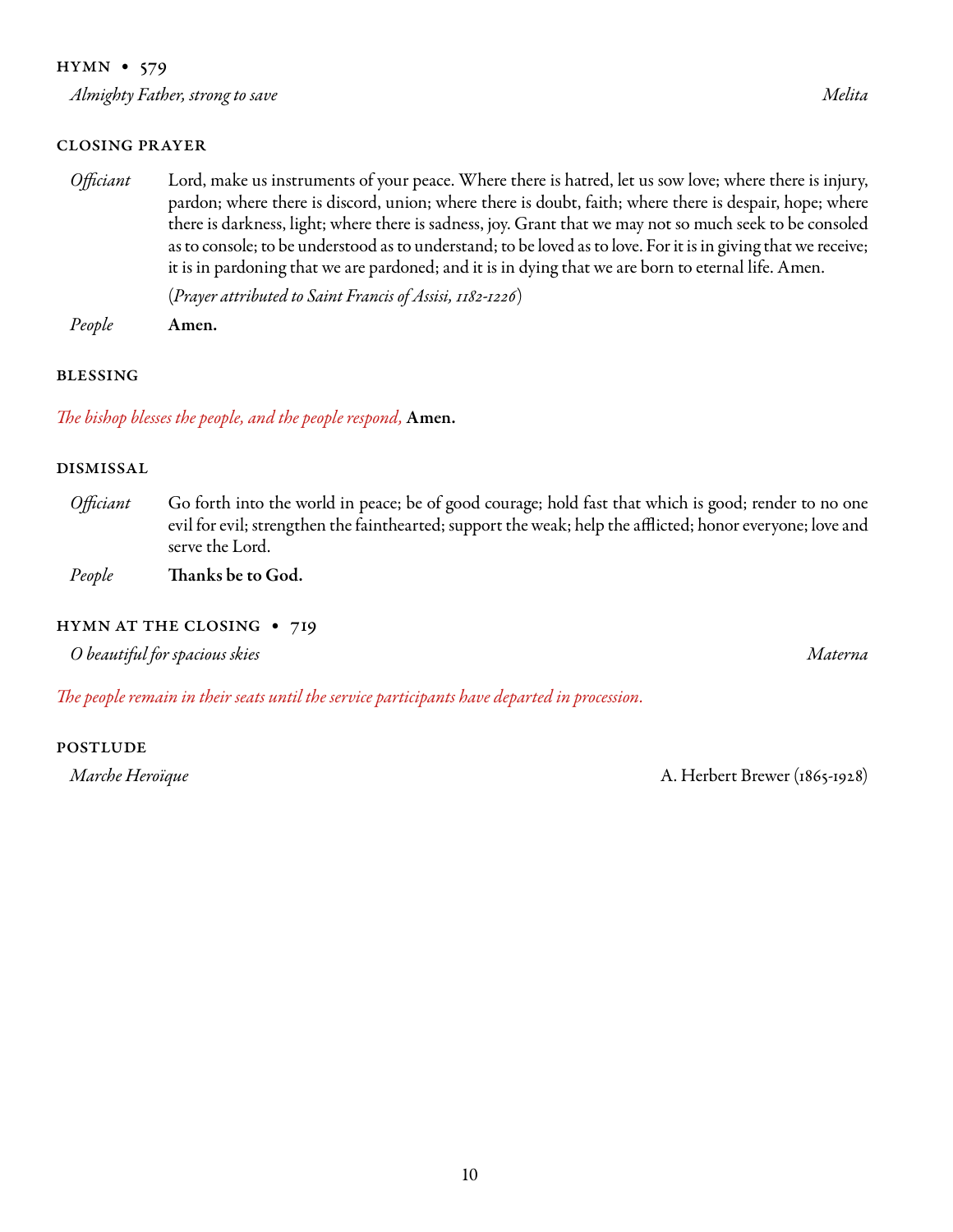#### service participants

The Right Reverend Carl Walter Wright *Bishop Suffragan for Armed Forces and Federal Ministries, The Epsicopal Church* 

> The Very Reverend Randolph Marshall Hollerith *Dean*

> > The Reverend Canon Jan Naylor Cope *Provost*

The Reverend Canon Dana Colley Corsello *Canon Vicar* 

The Reverend Dr. Rosemarie Logan Duncan *Canon for Worship*

The Reverend Dr. Andrew K. Barnett *Associate for Worship and Music*

clergy in procession

The Reverend Dr. Beth Humphrey

The Reverend Richard G. P. Kukowski

The Reverend Sarah E. Slater

The Reverend Dr. Martha Watson

#### musicians

Canon Michael McCarthy *Director of Music* 

George H. Fergus *Associate Director of Music and Assistant Organist*

> Dr. Edward M. Nassor *Cathedral Carillonneur*

The Cathedral Singers